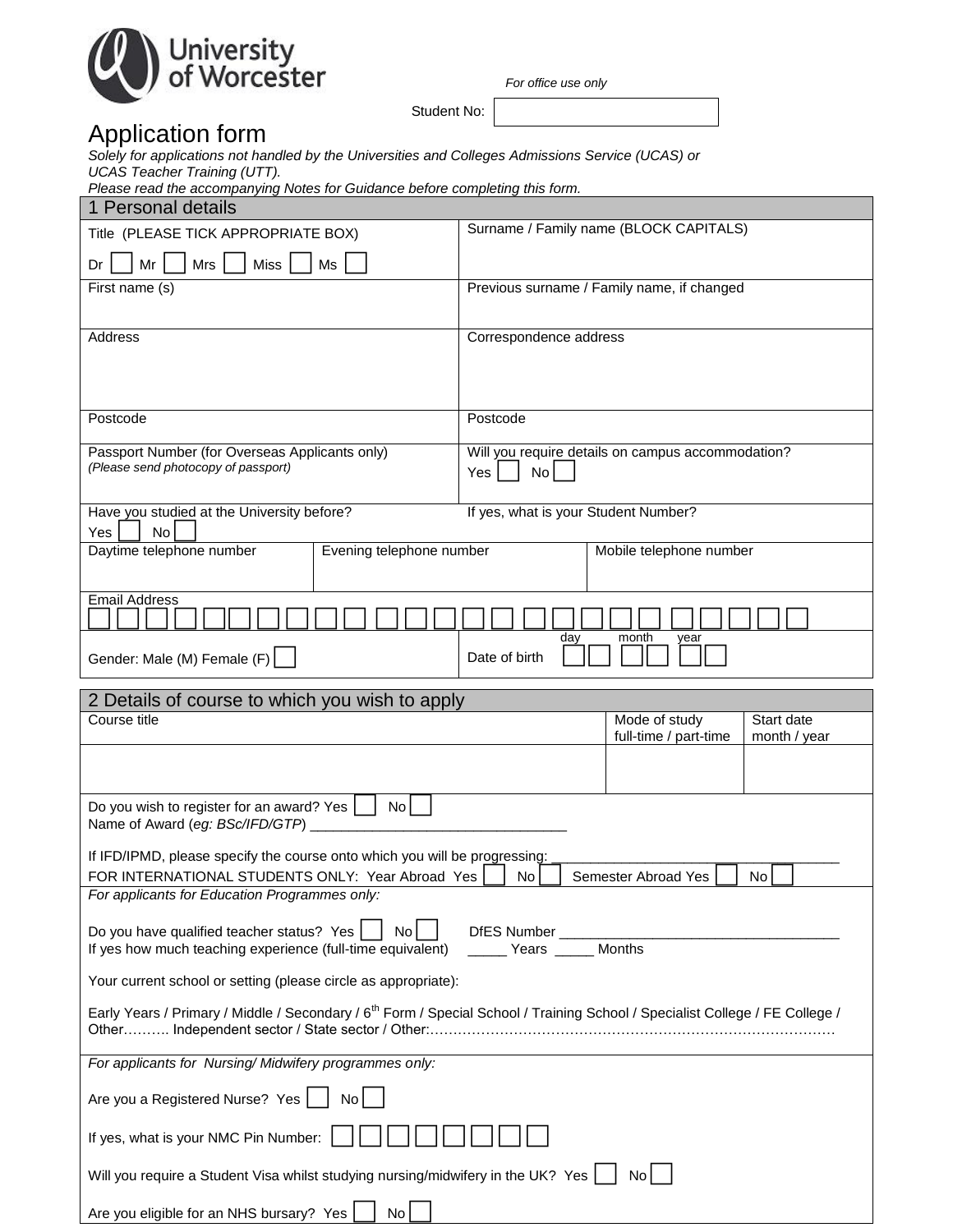| 3 Financial and residential details                                                                                                                                            |                      |
|--------------------------------------------------------------------------------------------------------------------------------------------------------------------------------|----------------------|
| Country of permanent residence                                                                                                                                                 | Nationality          |
|                                                                                                                                                                                |                      |
| Applicants not born in the European Union please state date of first entry into the EU/UK                                                                                      | month<br>day<br>year |
| Name of person/organisation expected to pay your fees (eg the name of the LEA / TDA/ NHS/Employer/Sponsor or<br>Yourself) IF NHS PLEASE STATE TRUST AND LOCATION OF WORK PLACE |                      |

| 4 Disabilities and Special needs                                |                   |  |
|-----------------------------------------------------------------|-------------------|--|
| Please enter appropriate code here:<br>(see notes for quidance) | Support required: |  |

| 5 Work experience |                                                                                                      |                         |      |    |  |
|-------------------|------------------------------------------------------------------------------------------------------|-------------------------|------|----|--|
|                   | Give details of work experience, training and employment. Continue on a separate sheet if necessary. |                         |      |    |  |
| Job title         | Name of organisation                                                                                 | Full time/<br>part time | From | To |  |
|                   |                                                                                                      |                         |      |    |  |
|                   |                                                                                                      |                         |      |    |  |
|                   |                                                                                                      |                         |      |    |  |
|                   |                                                                                                      |                         |      |    |  |
|                   |                                                                                                      |                         |      |    |  |

| 6 Last two educational establishments at which you studied |      |    |                        |  |
|------------------------------------------------------------|------|----|------------------------|--|
| Name and address of establishment                          | From | To | Full time or part time |  |
|                                                            |      |    |                        |  |
|                                                            |      |    |                        |  |
|                                                            |      |    |                        |  |
|                                                            |      |    |                        |  |
|                                                            |      |    |                        |  |

# 7 Qualifications *(GCSE and above)*

*Recognised qualifications taken or results pending e.g. in professional examinations or overseas qualifications. For overseas qualifications please state UK equivalent, and include translations where possible. If you are applying for a Teacher Training course, please ensure that you list all GCSEs.* 

#### *Please enclose copies of certificates and transcripts relating to the qualifications declared below.*

| Qualification |  | Qualification Subject Date Place of study Results | (Grades or<br>bands) | CATS/ECTS<br>points (if<br>applicable) |
|---------------|--|---------------------------------------------------|----------------------|----------------------------------------|
|               |  |                                                   |                      |                                        |
|               |  |                                                   |                      |                                        |
|               |  |                                                   |                      |                                        |
|               |  |                                                   |                      |                                        |
|               |  |                                                   |                      |                                        |
|               |  |                                                   |                      |                                        |
|               |  |                                                   |                      |                                        |
|               |  |                                                   |                      |                                        |
|               |  |                                                   |                      |                                        |
|               |  |                                                   |                      |                                        |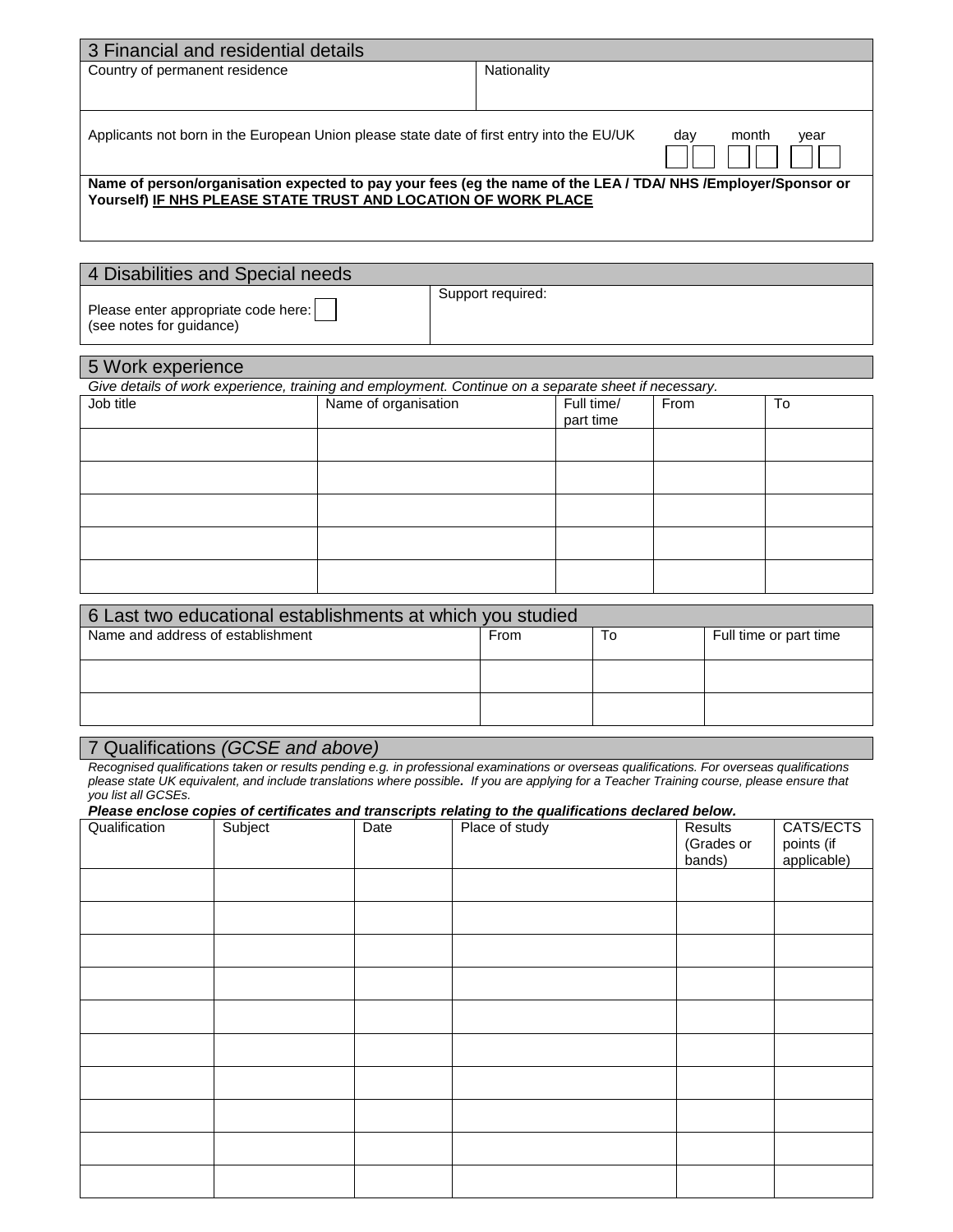|                                                                                                                                           | 8 English Language - Please enclose certified copies of certificates. |               |               |
|-------------------------------------------------------------------------------------------------------------------------------------------|-----------------------------------------------------------------------|---------------|---------------|
| Is English your first language? Yes<br>No <sub>1</sub><br>Was English the language of instruction at school/college/university? Yes<br>No |                                                                       |               |               |
| If no, what is your first language?                                                                                                       |                                                                       |               |               |
| IF no give details of English language course taken / to be taken (eg IELTS, TOEFL)                                                       |                                                                       |               |               |
| Qualification                                                                                                                             | Date taken and location                                               | Overall score | Written score |
|                                                                                                                                           |                                                                       |               |               |
| 9 Personal statement (please see Notes for Guidance)                                                                                      |                                                                       |               |               |
|                                                                                                                                           |                                                                       |               |               |
|                                                                                                                                           |                                                                       |               |               |

Some courses may have additional application requirements. Please check the course entry in the prospectus or on the website.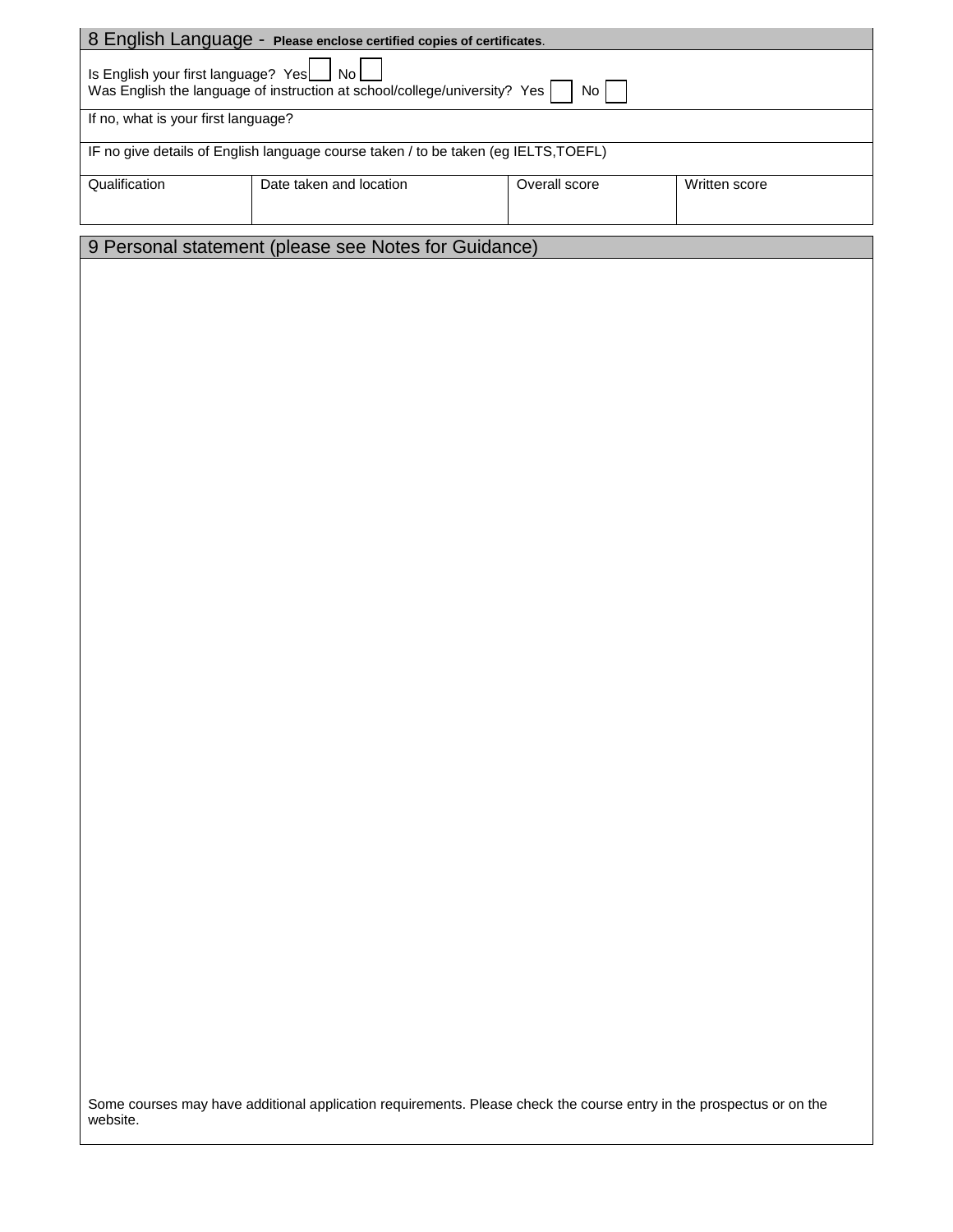|          | 10 Referees' names and addresses (please see Notes for Guidance) |          |                  |
|----------|------------------------------------------------------------------|----------|------------------|
| Name     |                                                                  | Name     |                  |
|          |                                                                  |          |                  |
|          |                                                                  |          |                  |
|          |                                                                  |          |                  |
| Address  |                                                                  | Address  |                  |
|          |                                                                  |          |                  |
|          |                                                                  |          |                  |
|          |                                                                  |          |                  |
|          |                                                                  |          |                  |
|          |                                                                  |          |                  |
|          |                                                                  |          |                  |
|          |                                                                  |          |                  |
| Postcode | Telephone number                                                 | Postcode | Telephone number |
|          |                                                                  |          |                  |
|          |                                                                  |          |                  |

# 11 Ethnic origin **(to be completed only if country of permanent residence is in the UK)** *This information is not used in the selection process and is used for statistical purposes only.* Ethnic origin is not the same as nationality, place of birth or citizenship, but about your colour and broad ethnic group. **Please circle appropriate number:** *White Black or Black British Asian or Asian British Mixed* White 10 Black Caribbean 21 Indian 31 White and Black Caribbean 41 Irish Traveller 14 Black African 22 Pakistani 32 White and Black African 42 Information 98 refused Other Black 29 background 29 Bangladeshi 33 White and Asian 43 Chinese 34 Other mixed background 49 Other Asian 39 Other ethnic background 80 12 Disclosure of criminal convictions

Do you have any convictions, cautions, reprimands or final warnings that are not "protected" as defined by the Rehabilitation of Offenders Act 1974 (Exceptions) Order 1975 (as amended in 2013)? (*See notes for guidance for a definition of relevant criminal convictions, and information on DBS Disclosures*).

**YES NO** *Please circle appropriate response*

# 13 Declaration

*I confirm that the information I have given on this form is true, complete and accurate and no information requested or other material information has been omitted. I have read the Notes of Guidance, in particular those relating to this section. I understand what they say and I agree to abide by the conditions set out there. I acknowledge that the information on this*  form will be used in accordance with the Data Protection Act 1998 and will be used to form the basis of my student record. *I give my consent to the processing of my data by the university. If I do not fully comply with these requirements the university shall have the right to cancel my application and I shall have no claim against the university in relation thereto.* 

| Anniicant s-Signautre |  |  |
|-----------------------|--|--|

### **PLEASE RETURN THE COMPLETED APPLICATION FORM, TOGETHER WITH ONE REFERENCE, RELEVANT PHOTOCOPIES OF CERTIFICATES AND EVIDENCE OF IDENTITY TO:**

Admissions Office Registry Services University of Worcester Henwick Grove **Worcester** WR2 6AJ Tel: 01905 855111

| Authorised Agents' Stamp and Signature |
|----------------------------------------|
|                                        |
|                                        |
|                                        |
|                                        |
|                                        |
|                                        |
|                                        |
|                                        |
|                                        |
|                                        |

day month year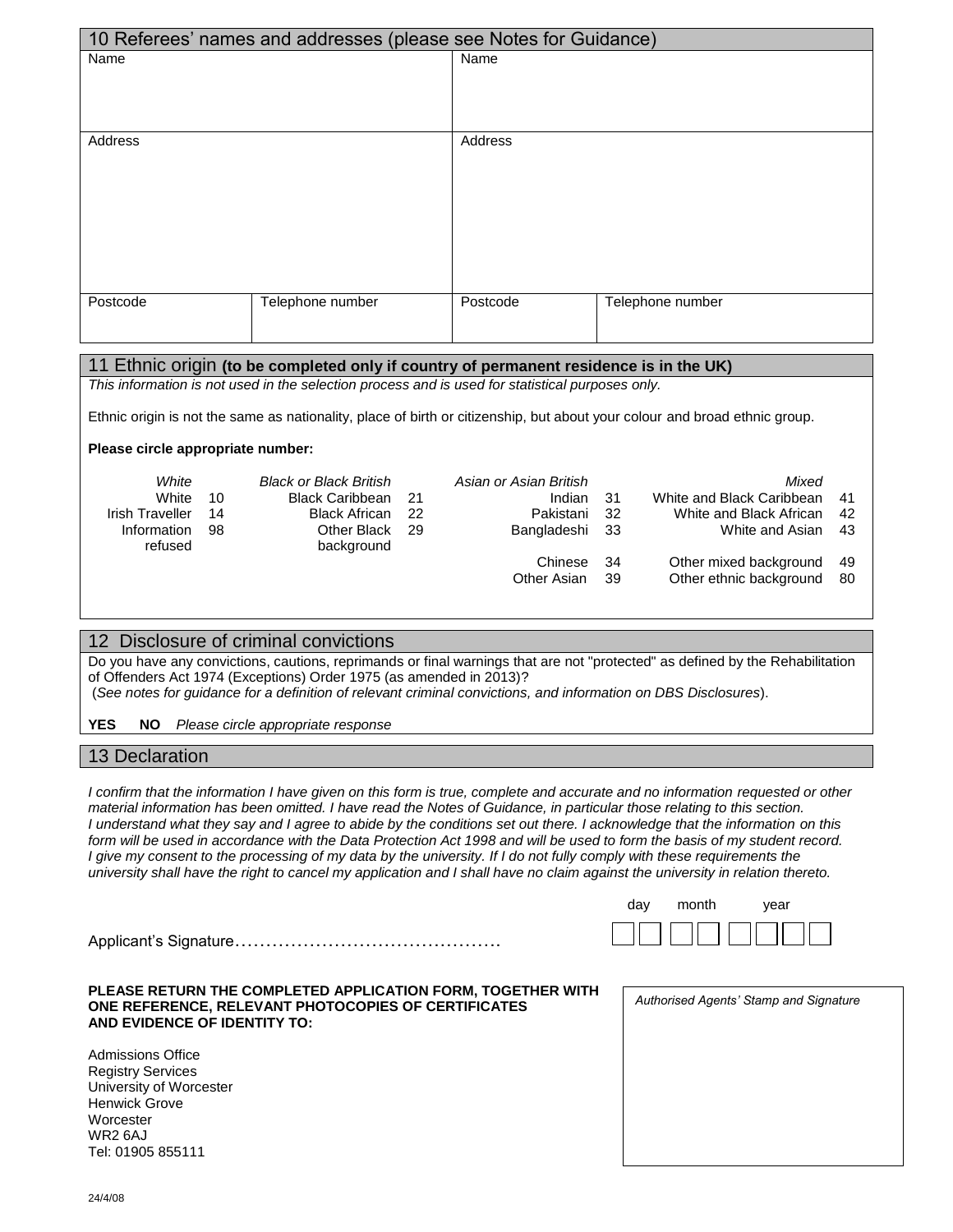

# **REFERENCE FORM**

|  | <b>APPLICANT DETAILS</b> (TO BE COMPLETED BY THE APPLICANT) |
|--|-------------------------------------------------------------|
|--|-------------------------------------------------------------|

Name of Applicant:

Course Applied for:

# **REFEREE DETAILS**

Name of referee

Post/Occupation/Relationship

Address

Telephone Fax. Email address

Should this reference be treated as confidential? Yes/No. If confidential please return direct to The Admissions Office, University of Worcester, Henwick Grove, Worcester WR2 6AJ. Tel 01905 855111 Fax 01905 857542

| <b>Signature</b> | Date |
|------------------|------|
|------------------|------|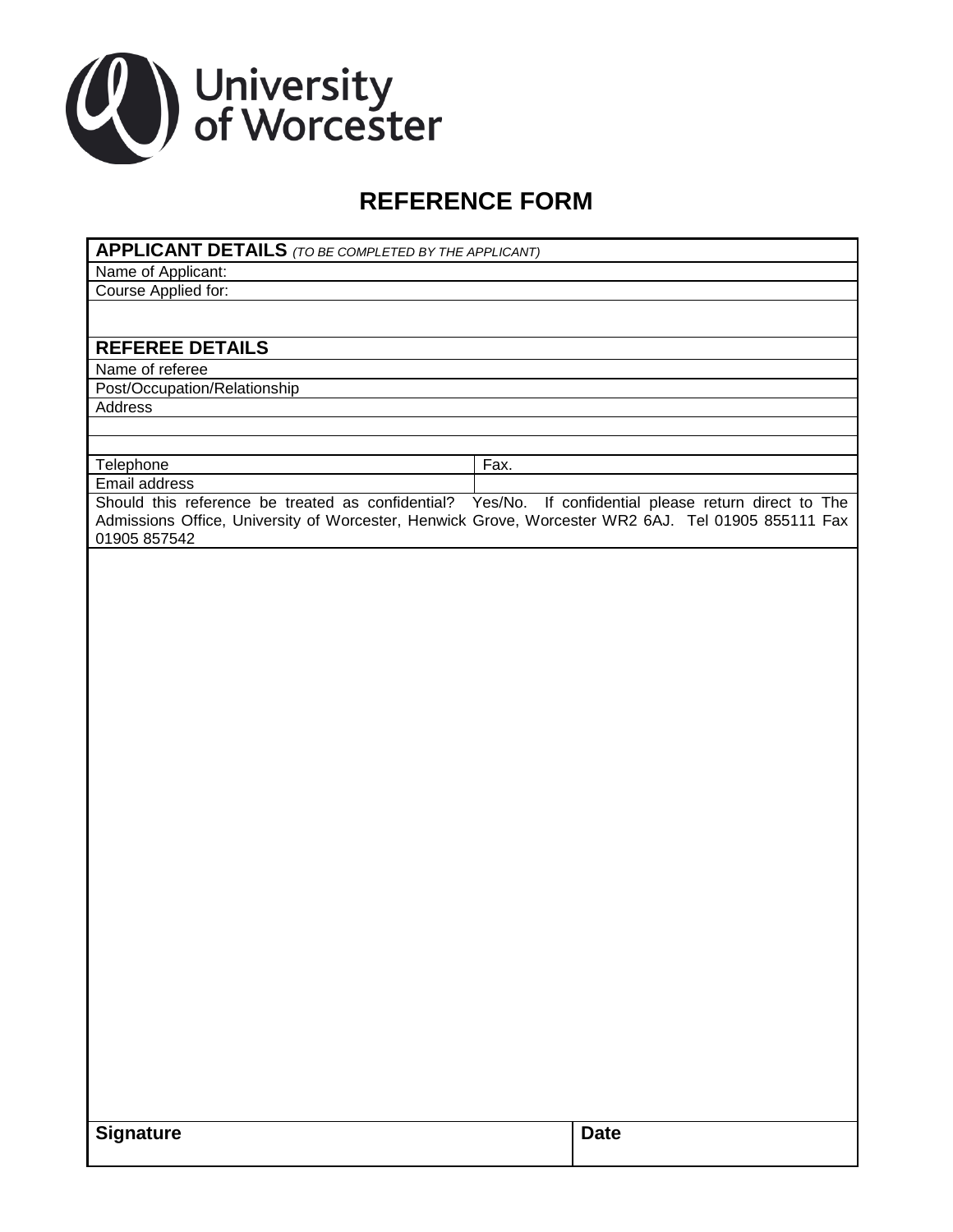# **Advice for Referees**

This advice is intended for all referees, including tutors, employers, careers advisers and other suitable persons. Please follow the guidance that is relevant to the applicant requesting the reference.

The University of Worcester uses references to assist the admissions process when assessing an applicant's suitability for further study. It is the only part of the application that the applicants do not write themselves. We are looking for the following key facts about a student:

- The student's academic performance in their post-16 education
- Their potential for academic success in higher education
- Why the course they have chosen is suited to them
- Any personal qualities which will benefit them at university, such as skills, aptitude, enthusiasm
- What they can bring to the university, such as extra-curricular activities and interests.

If you can, read the whole application so that you can understand the applicant's intended career direction, chosen courses and preferred places of study. When writing your reference, you do not need to repeat any of the information that the student has given, unless you want to comment on it.

**If you are writing a reference for an international applicant**, please write in English. If the applicant's first language is not English, please comment on their ability to write and speak in English, and indicate if any of their studies were taught in English.

**If you teach the applicant now or taught them prior to their taking a break from education**, please give details and describe how they compare with others in their class.

**If the applicant is on an access course, foundation course or other one-year course**, you may not have known them long enough to write a full reference. In this case, please say so and explain that you are providing a temporary reference (including as much detail as you can) and will provide a complete reference next spring. All supplementary references should be sent directly to the University.

When writing a reference for any applicant, including those outside the UK, please remember that, under the Data Protection Act, the applicant can ask for a copy of the reference and any other personal information that we have about them.

If the application, including the reference, has any information missing, or has any false or misleading information, the university has the right to cancel the application and withdraw any offers without reimbursing any associated fees.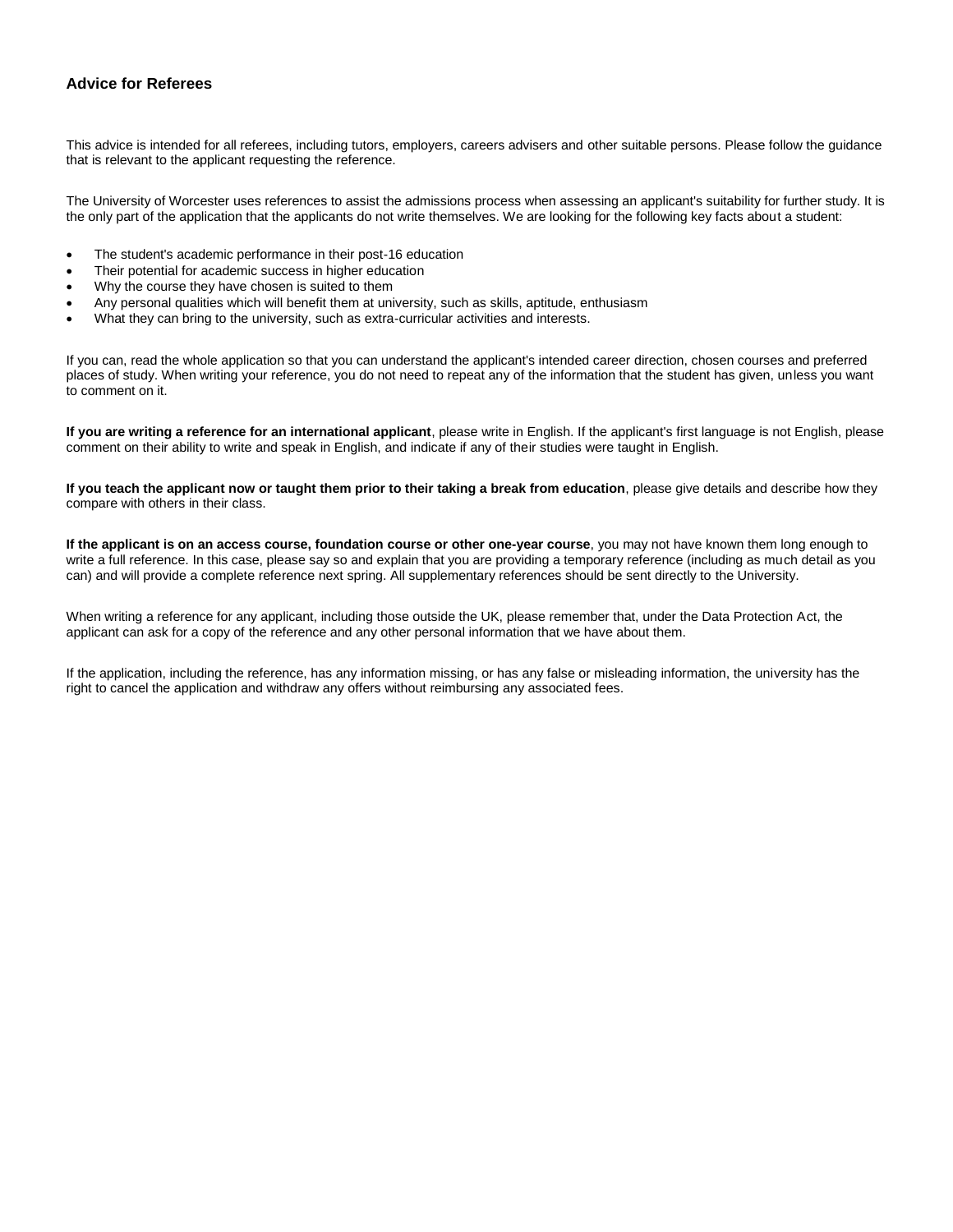# **Notes for Guidance**

These notes contain important information on how to make an application to the university. If these notes do not answer all your questions please contact us. **Please ensure that you read these notes for guidance carefully**. You should also read the current university prospectus for details about the course for which you are applying in order to ensure that you are familiar with the curriculum and entry requirements. Your application may be photocopied before it is sent to admissions tutors and it is important that you either write neatly using black ink or type.

# **Section 1 - Personal details**

Complete this section in BLOCK CAPITALS Surname/family name and first name(s): please enter your full name as it appears in your passport or other official documentation.

Previous surname: if you have changed your name by marriage or otherwise, state your previous surname/family name.

Correspondence address: enter the address to which you expect all correspondence to be sent.

Please enclose a photocopy of birth certificate or relevant page in passport.

# **Section 2 – Course details**

If you wish to study a part-time undergraduate degree, you will need to indicate the subjects and the pathway for which you are applying. Further information on this, can be found in Part-time Information Pack.

# **Section 3 – Financial and residential details**

The level of tuition fees you pay (home or overseas) depends on your residential category and your immigration status. If you live in the UK state your area of permanent residence. If you live on a permanent or settled basis outside the UK, state the country (e.g. Italy) where you are living as your area of permanent residence. Some candidates may be required to complete a Fee Status questionnaire in order for the University to assess the level of fees to be charged.

Please give details of who you expect to pay your fees for the proposed course. If all, or part, of your tuition fees will be paid by an award from another organisation (eg Training and Development Agency or an employer) please indicate this on the form.

# **Section 4 - Disability/Special Needs**

Please enter in the box the code from the list of statements below which is most appropriate to you. Please record any special needs or support required in the space provided. The university will use this information to make appropriate arrangements to support your studies at the university. **Disabilities/support required:** 

#### 0 You do not have a disability nor are you aware of any additional support requirements in study or accommodation.

- 2 You are blind/are partially sighted.
- 3 You are deaf/have a hearing impairment.
- You are a wheelchair user/have mobility difficulties.
- 5 Personal care support
- 6 You have mental health difficulties.<br>7 You have an unseen disability e.g.
- 7 You have an unseen disability, e.g. diabetes, epilepsy, asthma.
- 8 Multiple disabilities
- 10 You have Autistic Spectrum Disorder
- 11 You have a specific learning difficulty e.g. dyslexia A disability not listed above
- 97 Information refused
- 98 Information not sought 99 Not known

# **Section 5 - Work Experience**

Please include all your work experience and training, paid or unpaid, full or part-time, in your home or outside.

### **Section 6 - Last two educational establishments at which you studied**

Please provide details in the space provided e.g. schools, college, universities

# **Section 7 - Qualifications**

All qualifications including GCSEs, A levels, degree and relevant professional qualifications should be listed, and photocopies included with the application form.

# **Section 8 - English Language**

Please enclose certified copies of certificates and transcripts awarded.

# **Section 9 - Personal Statement**

Enter here any further information you may wish to offer in support of your application. You do not have to use all the space provided. Admissions Tutors will be interested in your reasons for choosing the course listed in Section 2, your career aspirations, any relevant experience and information concerning your intellectual, social or other interests. If you have been out of education for some time, please outline any relevant experience that may also be taken into account in lieu of formal qualifications, either at home, voluntary or paid work. It may also be helpful to explain any breaks in your career. If you are applying for the GTP, please state your reasons for choosing this route.

# **Section 10 - References**

Your referee should know you well enough to write about you and your suitability for study. The referee should not be a family member, other relatives or friends. References are often provided by an employer or a tutor from higher education. The latter is particularly appropriate if you have studied in the last five years. Please attach your completed reference to your application form if possible. The University will contact the second referee directly should a further reference be required.

# **Section 11 - Ethnic origin**

State your ethnic origin using the codes provided. Only applicants whose area of permanent residence is in the UK (see Section 3 of the application form) should complete this section. This information is not used in the selection process and is used for statistical purposes only.

# **Section 12 - Disclosure of criminal convictions**

To help reduce the risk of harm or injury to students and/or staff caused by the criminal behaviour of other students, you must inform us about any relevant criminal convictions that you have. Relevant criminal convictions are only those convictions for offences against the person, whether of a violent or sexual nature, and convictions for offences involving unlawfully supplying controlled drugs or substances where the conviction concerns commercial drug dealing or trafficking. Convictions that are spent (as defined by the Rehabilitation of Offenders Act 1974) are not considered to be relevant and you should not reveal them unless you are applying for courses in teaching, health, social work and courses involving work with children or vulnerable adults.

By entering an *X* in the box you will not be automatically excluded from the application process. However, we may